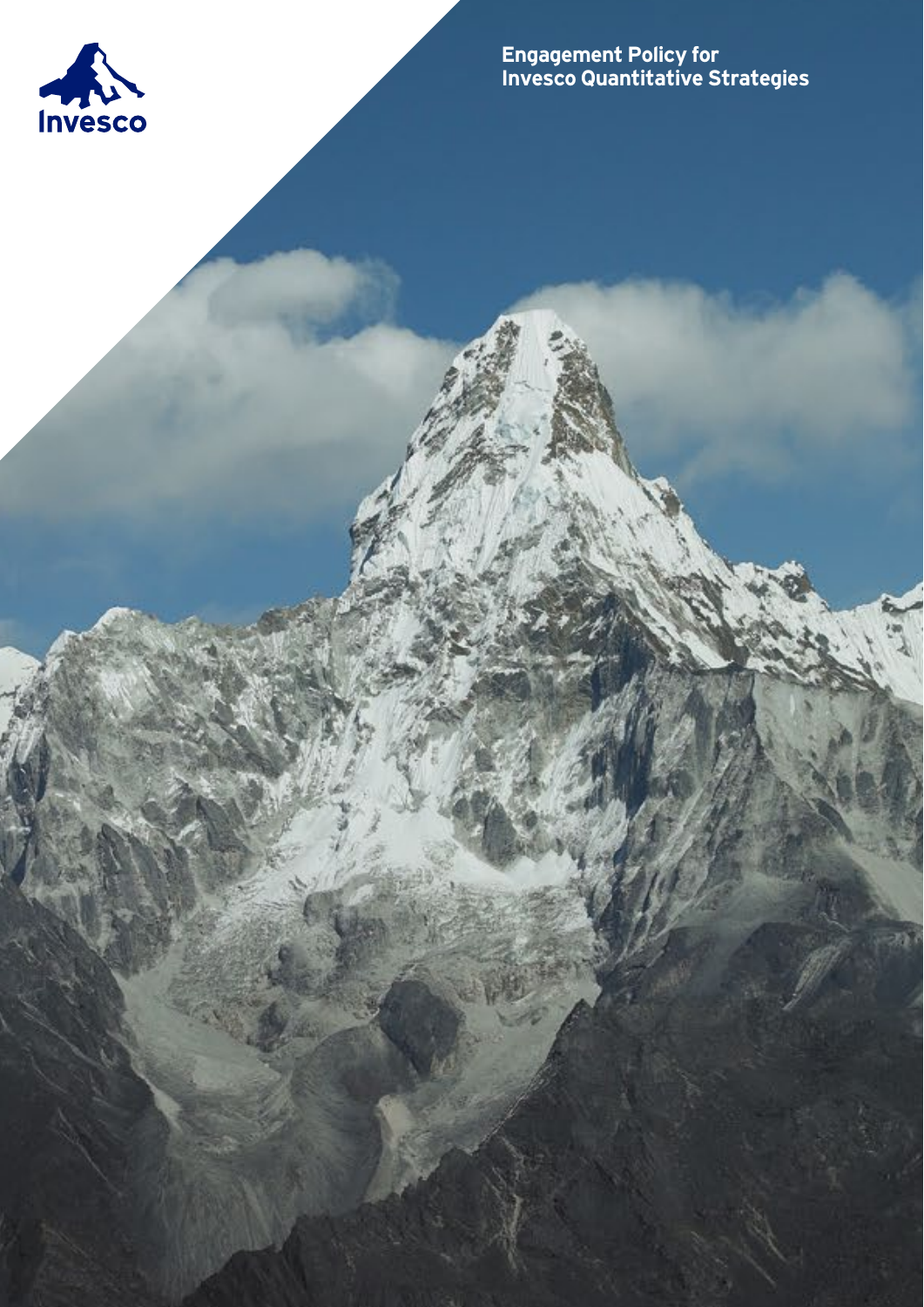# **Contents**

| 1.0 | <b>Introduction: Invesco's IQS Approach to ESG</b><br><b>Integration and Engagement</b> |
|-----|-----------------------------------------------------------------------------------------|
| 2.0 | <b>ESG Integration for Invesco Quantitative</b><br><b>Strategies ("IQS")</b>            |
| 3.0 | <b>Stewardship for IQS strategies</b>                                                   |
| 3.1 | Monitoring investee companies                                                           |
| 3.2 | <b>Proxy Voting</b>                                                                     |
| 3.3 | Engagement                                                                              |
| 4.0 | <b>Management of Conflicts of Interest</b>                                              |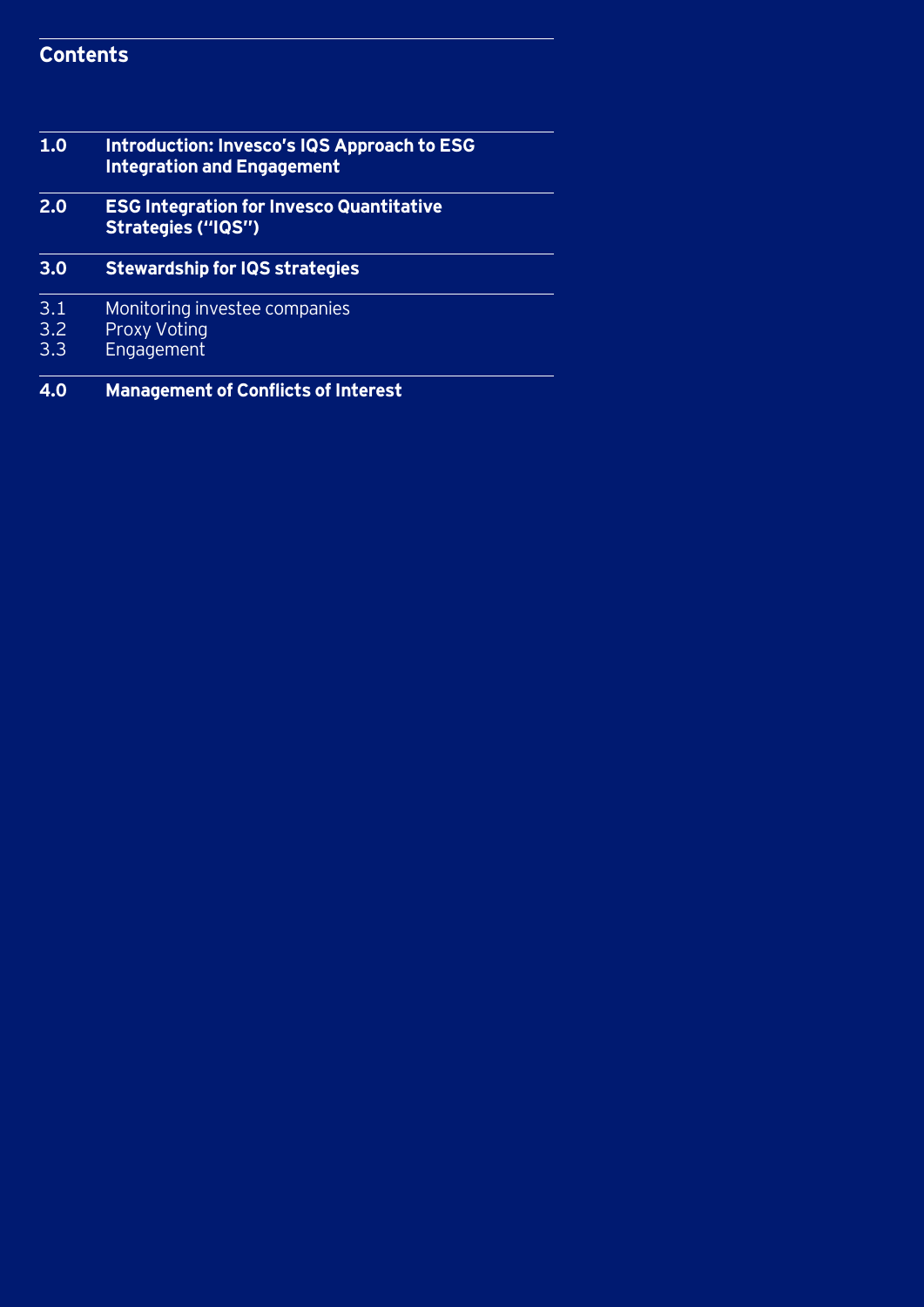# **1.0 Introduction: Invesco's IQS Approach to ESG Integration and Engagement**

This policy sets forth the framework of IQS ESG approach including engagement, proxy voting, and guiding principles for ESG integration into investments.

Invesco is a signatory to the UNPRI – Principles of Responsible Investment and recognizes the importance of taking into consideration Environmental, Social and Governance ("ESG") criteria as part of a robust investment process in order to achieve long-term outcomes for our clients. Invesco also secured an A+ rating in 2017 and 2018 for Strategy & Governance.

The centralized and dedicated global team of Responsible Investment professionals deliver and equips investment teams with a best-in-class support platform of tools, research, resources, and training. The investment centres can tap into these resources to exercise its role to act as a fiduciary in the best interests of our clients and in addition to further encourage a strong corporate governance approach in our investee companies.

In the past decade, sustainability demands on financial assets  $-$  e.g. CO<sub>2</sub> footprint, corporate governance, regulatory and demographic changes – have risen in the market and Invesco Quantitative Strategies (IQS) has accommodated this. IQS has been one of the pioneers in considering ESG aspects for clients. With over twenty years of history in managing dedicated ESG mandates, we have continuously developed and broadened our experience in the implementation of customized ESG criteria based on clients' beliefs, which derive from open conversations with our clients. Having incorporated proprietary aspects of governance for many years, we offer a holistic ESG approach taking ESG factors into consideration systematically at various levels of our portfolio management process. In addition, IQS conducts an active dialogue with carefully-selected investee companies through engagement programmes and participates in investor-driven proxy voting enabled through Invesco's proprietary Proxy Voting Platform.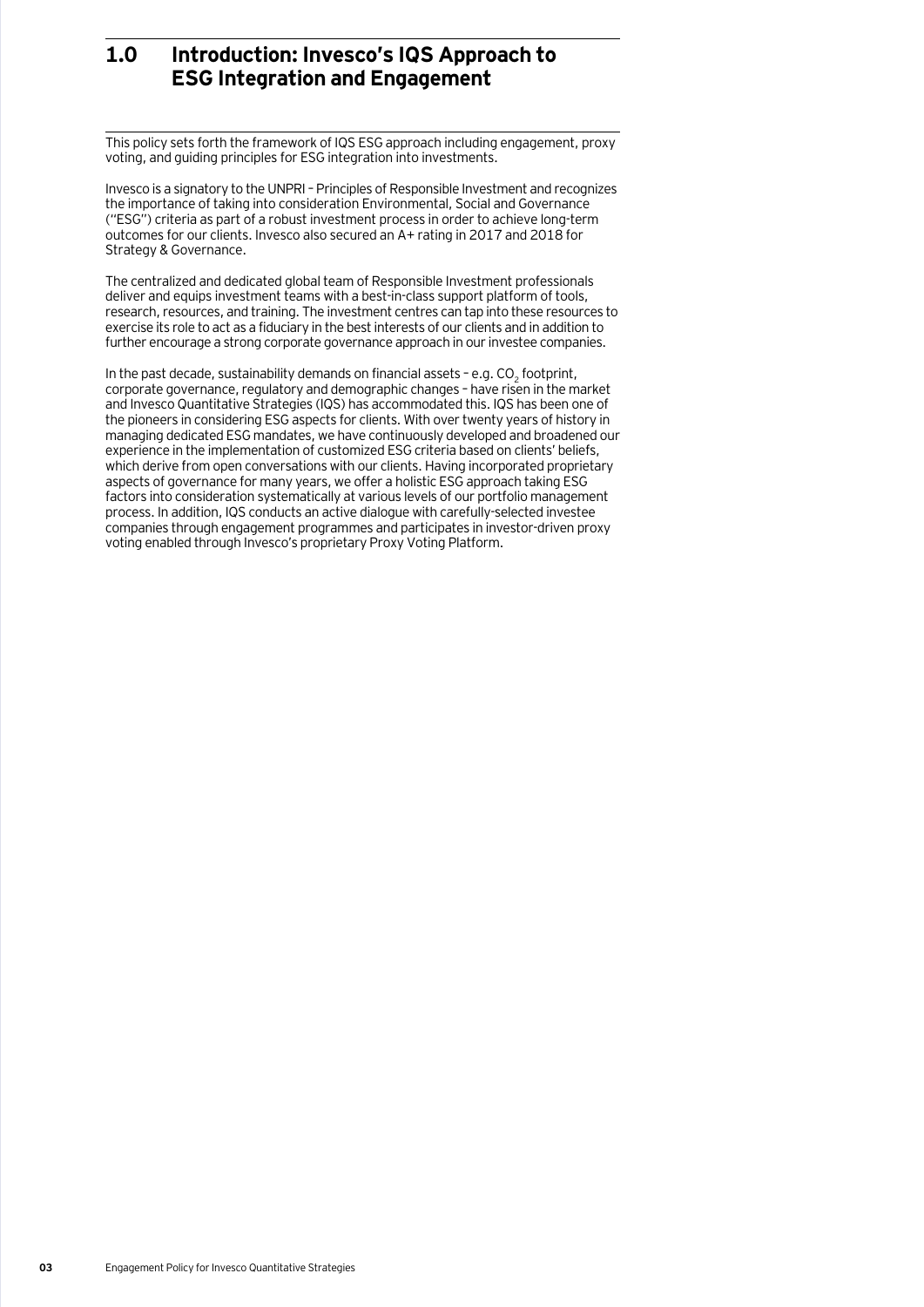# **2.0 ESG Integration for Invesco Quantitative Strategies ("IQS")**

Invesco Quantitative Strategies (IQS) has been one of the pioneers in considering ESG aspects for clients. With over twenty years of history in managing dedicated ESG mandates, we have continuously developed and broadened our experience in the implementation of customized ESG criteria based on clients' beliefs, which derive from open conversations with our clients.

In addition to the implementation of dedicated ESG policies, the team conducts an active dialogue with carefully-selected investee companies through engagement programmes and participates in investor-driven proxy voting enabled through Invesco's proprietary Proxy Voting Platform as further mentioned below.

The team offers an holistic ESG approach taking ESG factors into consideration systematically at various levels of their portfolio management process.

In terms of ESG metrics, the IQS team applies a constraint on negative ESG exposures ("ESG exposure control") for all our portfolios relative to the respective markets, to ensure that the portfolio's ESG exposure always meets at least the standard of the benchmark ESG exposure.

The ESG exposure control is used for the long-only as well as the long-short strategies of the IQS team. For the exposure calculation, an MSCI ESG composite score is utilized. This constraint is implemented in the optimization setup on GPMS across all of the strategies.

IQS further restricts investment in stocks that suffer sharp downgrades to their ESG scores, for a defined period of time ("Adverse ESG Momentum" stocks).

We have also integrated selected governance measures into our Quality factors. The Quality factors prefer companies with good controls and less aggressive accounting which are not "empire-builders" and are not financially constrained. In short, these are well-managed companies on measures which also correlate to good governance.

The IQS team has adopted a controversial weapons policy, which is applicable to all our managed funds, mandates and portfolios and seeks to limit investments in firms which manufacture land mines and cluster munitions.

### **Holistic ESG consideration in our investment process** Integrating key aspects of ESG



### **We consider ESG at several layers in our investment process:**

Standardised explicit and implicit incorporation of ESG key aspects into our investment process

Active dialogue with companies and investor-driven proxy voting using Invesco's proprietary Proxy Voting Platform

Offering optionality to implement additional, customized ESG criteria tailored towards the clients' needs

Source: Invesco Quantitative Strategies. For illustrative purposes only.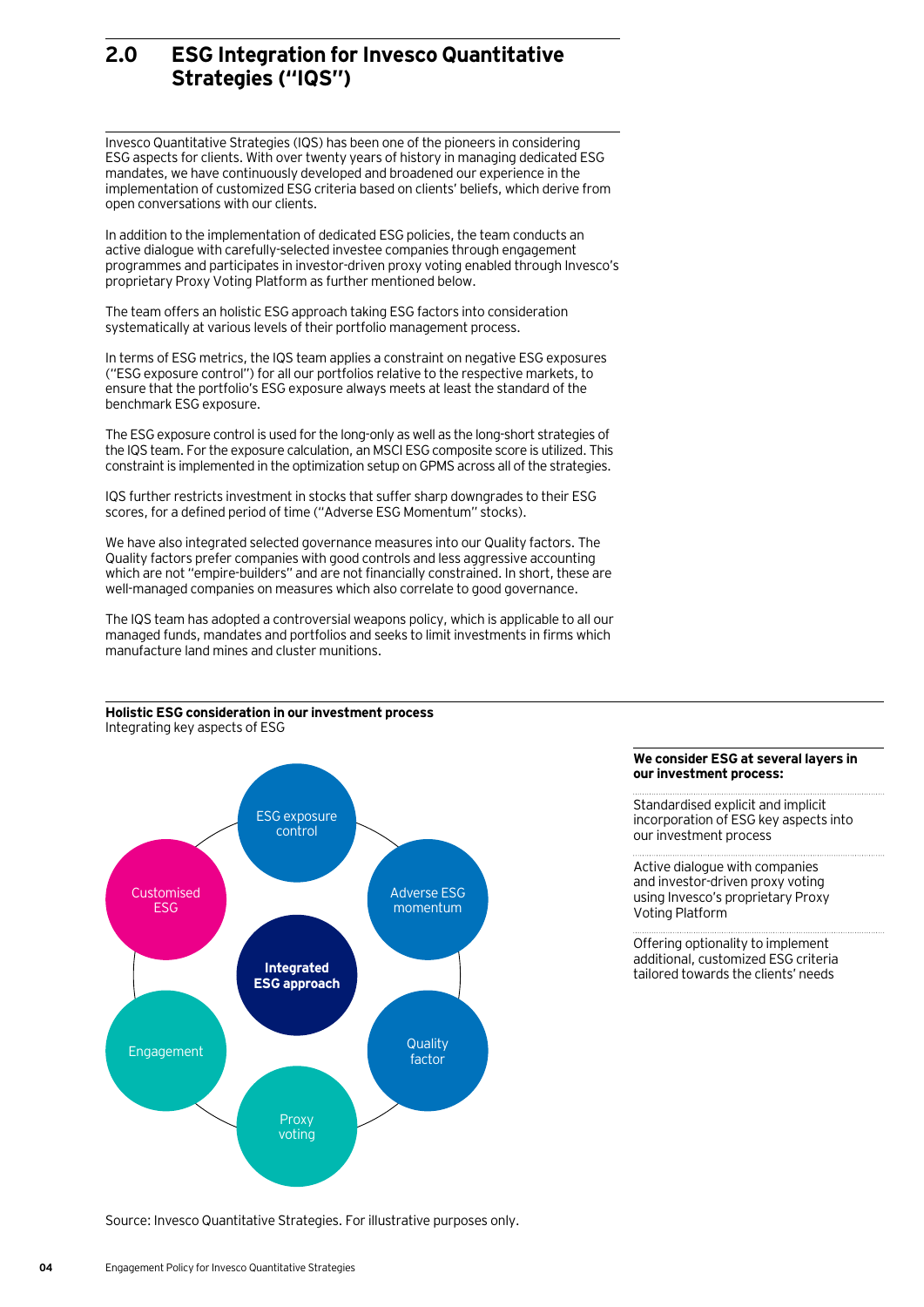### **Bespoke ESG Integration and Screening**

The IQS team manages accounts for clients who require inclusion or exclusion of companies based on their customised ESG criteria. Exclusion criteria and negative criteria serve to eliminate companies, sectors or countries that fail to meet the ESG principles selected by each such client. With positive criteria, companies, sectors or countries are identified which support sustainable economic development or have positively rated products or processes. IQS is also able to combine both approaches where required.

### **Customized ESG approach for Equities**

Systematics of the Eiris Portfolio Manager



Source: Invesco Quantitative Strategies. For illustrative purposes only. 1 ESG=Environmental; Social; Governance.

To implement those criteria in equity and multi-asset portfolios, IQS has access to a specialised database that covers over 4,000 listed companies worldwide. Companies are analysed on basis of 250 different criteria for all relevant ESG fields. These include environment, corporate governance, human rights, labour conditions etc.

### **Equities**

A wide range of ESG issues can be assessed

| <b>Environment</b>           | Governance                    | Human rights   | <b>Solution</b><br>companies | <b>Stakeholder</b><br>issues | Other<br>ethical concerns |
|------------------------------|-------------------------------|----------------|------------------------------|------------------------------|---------------------------|
| Environmental<br>management  | Board practice                | Guidelines     | Positive<br>products         | Stakeholder<br>policy        | Abortion                  |
| Environmental<br>systems     | Bribery and<br>corruption     | ILO standards  | Positive<br>services         | Stakeholder<br>systems       | Alcohol                   |
| Environmental<br>performance | Code of ethics                | Child labour   | Safety                       | Stakeholder<br>reporting     | Gambling                  |
| Nuclear power                | ESG risk<br>management        | Forced labour  | Healthcare                   | Employee<br>issues           | Firearms and<br>armaments |
| Water use and<br>pollution   | Political<br>donations        | Discrimination | Environmental<br>technology  | Community<br>involvement     | Cluster munition          |
| Biodiversity                 | Woman on<br>the board         | Union issues   |                              |                              | Pornography               |
| Climate change               | Stakeholder<br>responsibility |                |                              |                              | Tobacco                   |
| Greenhouse<br>gases          |                               |                |                              |                              | Genetic<br>engineering    |

Source: Invesco; Eiris Portfolio Manager/Vigeo Eiris. Extract of sustainable criteria of the Eiris Portfolio Manager. For illustrative purposes only.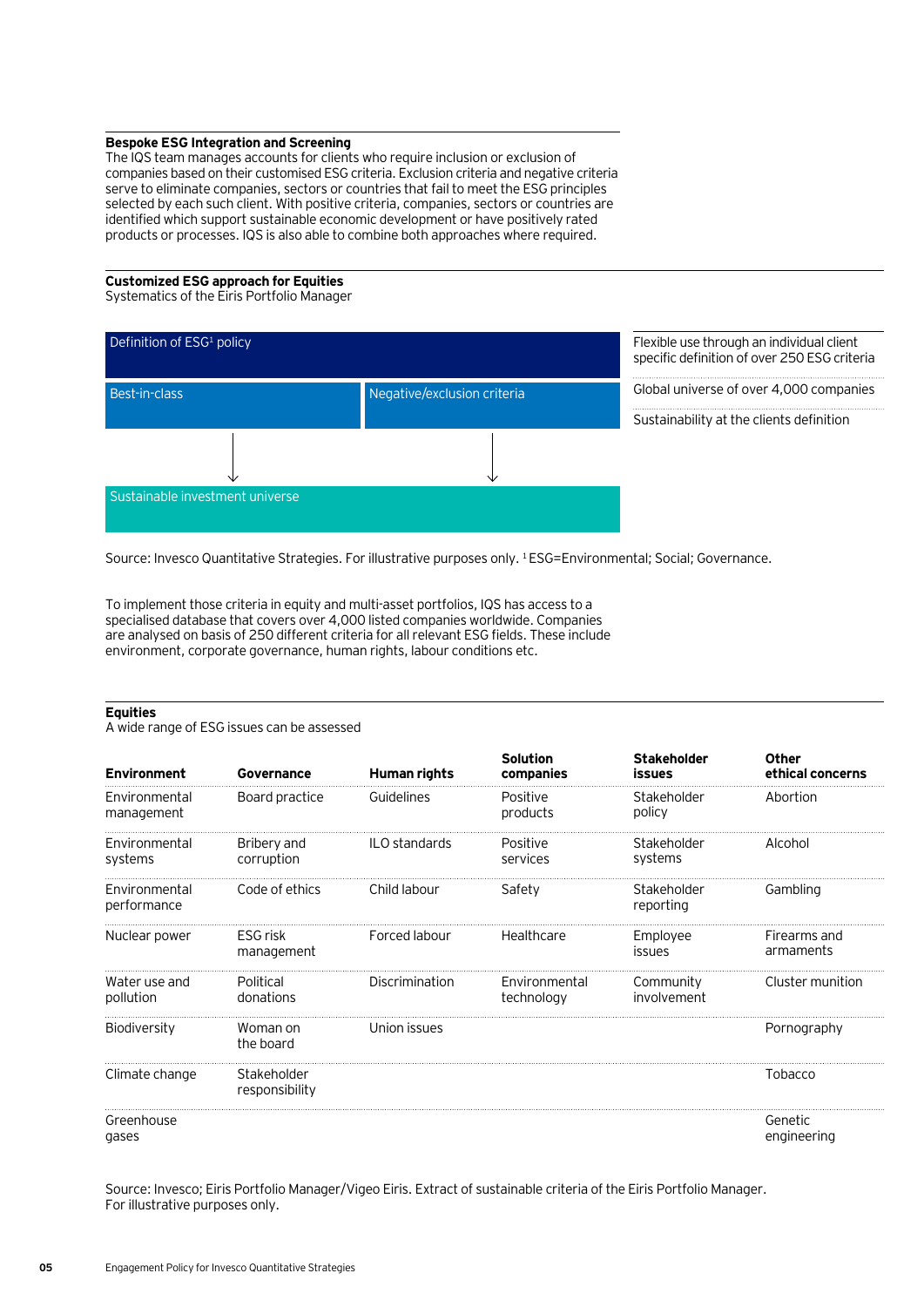Best-in-Class strategies refer to the construction of an equity portfolio by the active selection of companies that rank among the leaders of their sectors in terms of ESG issues. IQS uses a ranking framework whereby no companies or sectors are automatically totally excluded from a given investment universe. Instead, all companies are provided with a score based on the points achieved in relation to various positive and negative factors. These point scores can be then used to develop a preference approach by either identifying companies which are best in sector or are over a certain threshold score.

Within IQS' multi-asset product range, we facilitate the application of sustainability criteria to sovereign bonds by using a country sustainability rating. To assess a country in terms of sustainability criteria, a large number of indicators are used from the arena of political and social issues as well as environmental issues. These are combined into an overall rating by our ESG consultant. In addition, details of how well countries perform on specific concerns, such as nuclear power as a percentage of nationallyproduced energy consumption and religious freedom can also be provided.

## **Customized ESG approach for Government Bonds**

The country sustainability rating covers all important ESG aspects



Flexible use through a wide range of country-specific ESG<sup>1</sup> indicators

Ratings for more than 90 countries

Coverage of all OECD countries

Source: Invesco. For illustrative purposes only. <sup>1</sup>ESG=Environmental; Social; Governance.

### **Sovereign Bonds**

A wide range of ESG issues can be assessed

| Environment             |                     | Governance             | <b>Other ethical concerns</b> |
|-------------------------|---------------------|------------------------|-------------------------------|
| Biodiversity            | Human rights        | State leadership       | Death penalty                 |
| Climate change          | Equal opportunities | Bribery and corruption | Military expenditure          |
| $CO2$ emissions         | Child labour        | Civil rights           | Spending on nuclear energy    |
| Nuclear energy          | Child mortality     | Legislation            | Nuclear weapons               |
| Environmental pollution | Healthcare          | Political stability    | Religious freedom             |
| Renewable energy        | Labour standards    |                        |                               |
| Water use               | Unemployment        |                        |                               |
| Infrastructure          | Income distribution |                        |                               |
|                         | Education spending  |                        |                               |

Source: Invesco; Country Sustainability Rating/ Vigeo Eiris. Extract of sustainable criteria of the Country Sustainability Rating. For illustrative purposes only.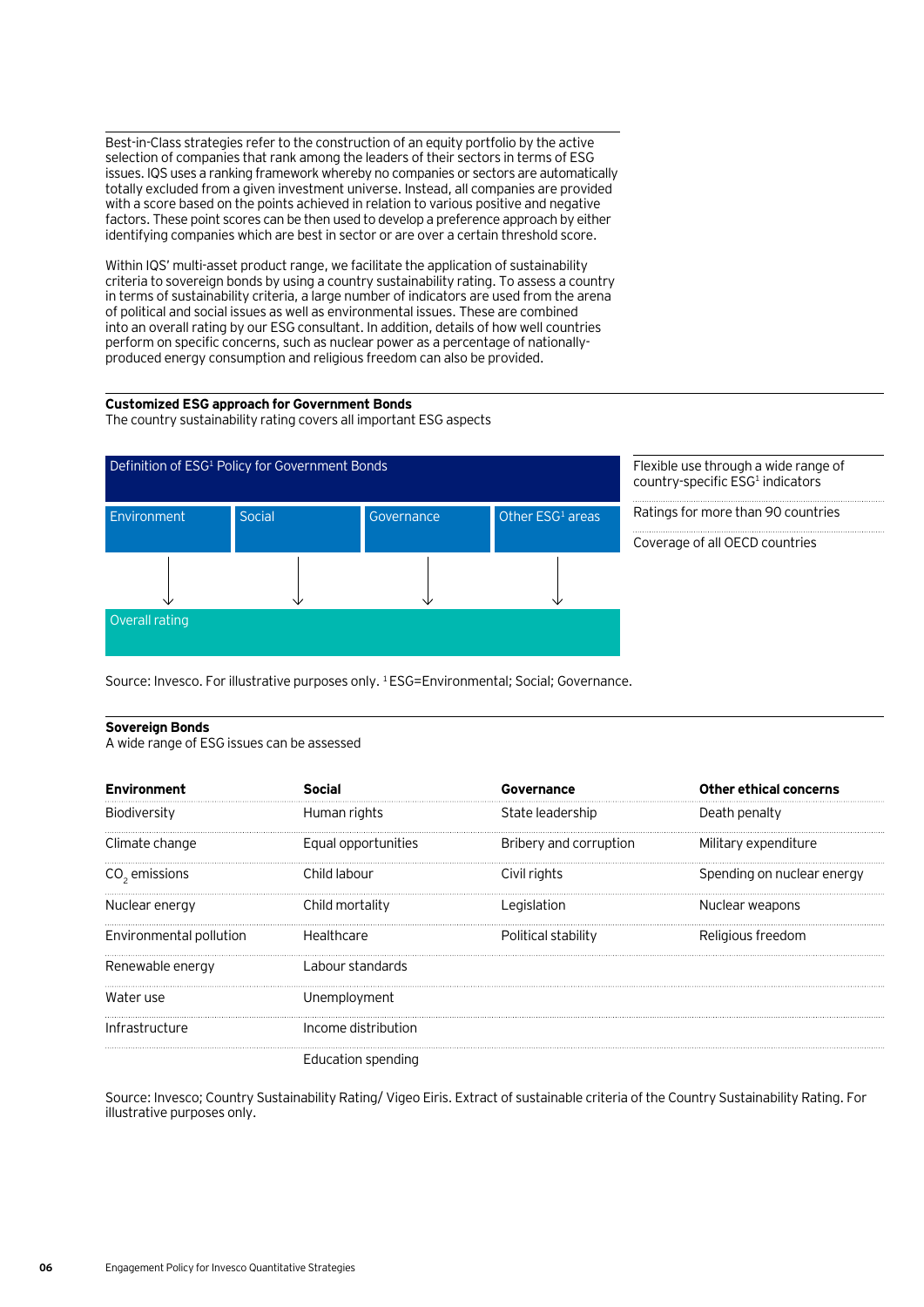# **3.0 Stewardship for IQS strategies**

## **3.1 Monitoring investee companies**

The IQS investment process itself is built on the factors Momentum (Earnings Momentum and Price Momentum) as well as Quality and Value. The chart below outlines a list of the factors and their constituent elements used in the IQS investment process. All these data types are continuously monitored for investee companies in line with the availability of the data.

| <b>Factors</b><br>Balanced, time-<br>tested                                 | <b>Momentum</b>                                                                                                                          |                                                                                                             | <b>Quality</b>                                                                                                                                                                      | <b>Value</b>                                                                                               |
|-----------------------------------------------------------------------------|------------------------------------------------------------------------------------------------------------------------------------------|-------------------------------------------------------------------------------------------------------------|-------------------------------------------------------------------------------------------------------------------------------------------------------------------------------------|------------------------------------------------------------------------------------------------------------|
|                                                                             | Earnings<br>momentum                                                                                                                     | Price<br>momentum                                                                                           |                                                                                                                                                                                     |                                                                                                            |
| <b>Proprietary signals</b><br>Quantifiable.<br>predictive,<br>complementary | <b>Earnings</b><br>momentum<br>Earnings/<br>۰<br>sales revisions<br><b>Revisions</b><br>-<br>against trend<br>Cash flow<br>۳<br>surprise | <b>Specific</b><br>momentum<br>Risk-adjusted<br>momentum<br>Event<br>$\equiv$<br>momentum<br>Short interest | Net external financing<br>÷<br>Net asset growth<br>$\equiv$<br>Profitability and operating<br>$\equiv$<br>efficiency<br>Fundamental health<br>$\equiv$<br>Accounting integrity<br>÷ | Cash flow yield<br>Gross profit yield<br>Earnings yield<br><b>Book vield</b><br>Dividend vield<br>$\equiv$ |

Source: Invesco Quantitative Strategies. For illustrative purposes only.

The respective building blocks of the IQS factors are selected by use of an in-depth research process that assesses the long-term predictive ability of the factor components with respect to expected future returns. For example, the team calculates Information Coefficients that measure the correlation between a factor-based forecast and the subsequent returns. In particular, each single building block used in the respective factor definitions must have a positive expected contribution for the overall factor's expected returns.

These factors are used with proprietary definitions that we think have the potential to achieve better risk-adjusted returns than standard factor definitions. Technically, we believe that proprietary factor definitions have the potential to harvest more than just basic factor risk premiums, e.g. including factor premiums that exist due to structural behavioural biases. These proprietary factor definitions include for example the application of Price to Cashflow measures within Value, more sophisticated measures of Price Momentum and Earnings Momentum (mainly consensus earnings revisions) as well the consideration of particular quality components such as a fundamental health score (balance sheet strength) or net asset growth (where very high asset growth usually suggests poorer future performance). The IQS factor definitions are deeply research driven and fine tuning of factor definitions is an ongoing research focus.

Additionally, local specifications of the factor definitions apply. Some examples include the application of the dividend yield as a suitable Value measure in the UK, revisions against the trend as an additional Earnings Momentum measure in Japan or short interest as a component in the US Momentum factor. However, the main drivers of the respective factors are the same across all regions: Price to Cash Flow for Value, consensus earnings revisions for Earnings Momentum, 12 months risk-adjusted performance excluding the past 4 weeks for Price Momentum and a stable set of balance sheet and profitability measures for Quality.

Finally, the weightings of the factors differentiate to some extent across the regions. While in the US and in Europe the basic rationale is to establish factor exposures that tend to be almost equally distributed between Value, Momentum and Quality, the weighting of Value is higher in Japan, while the weightings for the Momentum factors are higher in Australia. This reflects regional particularities and again follows an in-depth research process.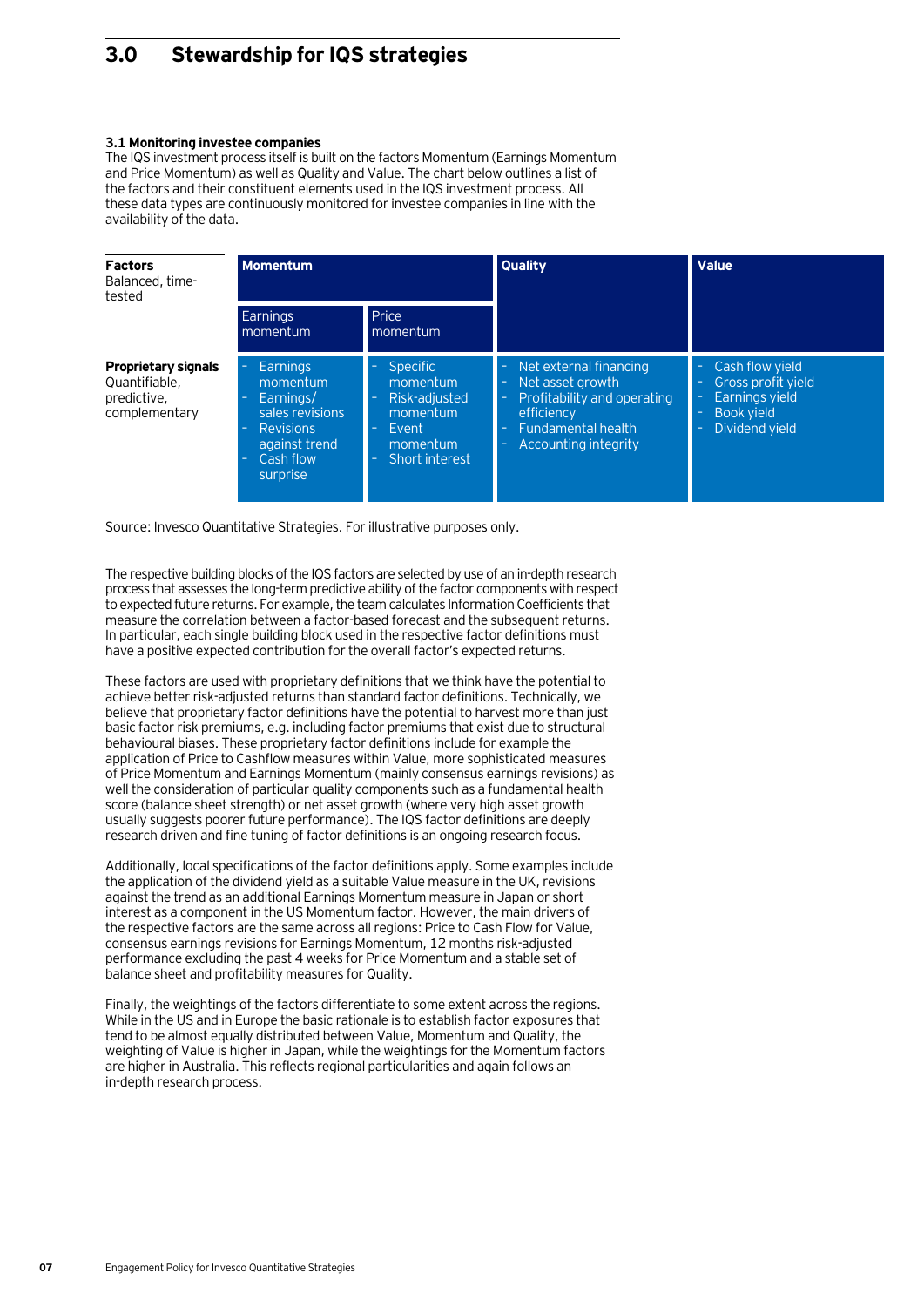#### **Risk Forecasting: a Factor-based approach**

Being a multi-factor investment strategy, rigorous risk management is a highly efficient built-in feature of the IQS investment process per se. Risk assessment is an integral part of the portfolio construction process. The investment team uses a proprietary equity risk model as the basis of the risk assessment, considering all relevant risk factors. The team's proprietary risk model allows them to consider both standard risk factors (to be neutralised to the highest possible extent, e.g. country or sector risks) as well as intended risk factors that are linked to the model. As a result, intended factor exposures are maximised while unwanted risks are widely neutralised. In addition, the proprietary risk model is aligned with the multi-factor return forecasting model in a sense that it uses the same building blocks in order to avoid misalignment of return and risk forecasts.

In order to operate this risk model, risk information about investee companies is continuously collected from Axioma, a leading provider of enterprise risk management, portfolio management, and regulatory reporting solutions and analysed.

### **Factor-based approach to forecast risk**

Alignment of return and risk provides greater transparency



Source: Invesco Quantitative Strategies. For illustrative purposes only.

The IQS factor definitions are deeply research driven and fine-tuning factor definitions is an ongoing research focus. As part of our quality factors, the IQS team considers a fundamental health score (balance sheet strength) and net asset growth (where very high asset growth usually suggests poorer future performance).

The portfolio management team reviews the data consistency before each trade and on an ongoing basis. If a portfolio manager detects that a company is in a special situation which can have adverse impact on the share price and which cannot be detected by the multi-factor model, the portfolio management team will follow clearly defined rules to divest or implement a risk neutral position to this company. Examples for these special situations are fraud or bribery controversies, and environmental incidents such as Tepco's nuclear damage in Japan or the oil spill "Deepwater Horizon" which affected BP.

Within the Quality analysis process, the Portfolio Manager will read news feeds which may impact a stock. If the stock is problematic either due to an event (e.g. Money laundering accusations) the Portfolio Manager will take action and request that all portfolio managers reassess at that particular stock. This will then be escalated to the Portfolio Management committee who make a decision whether to keep stock or not.

We aim to invest in companies which will deliver value across a business cycle and our analysis is accordingly directed to this longer time-frame.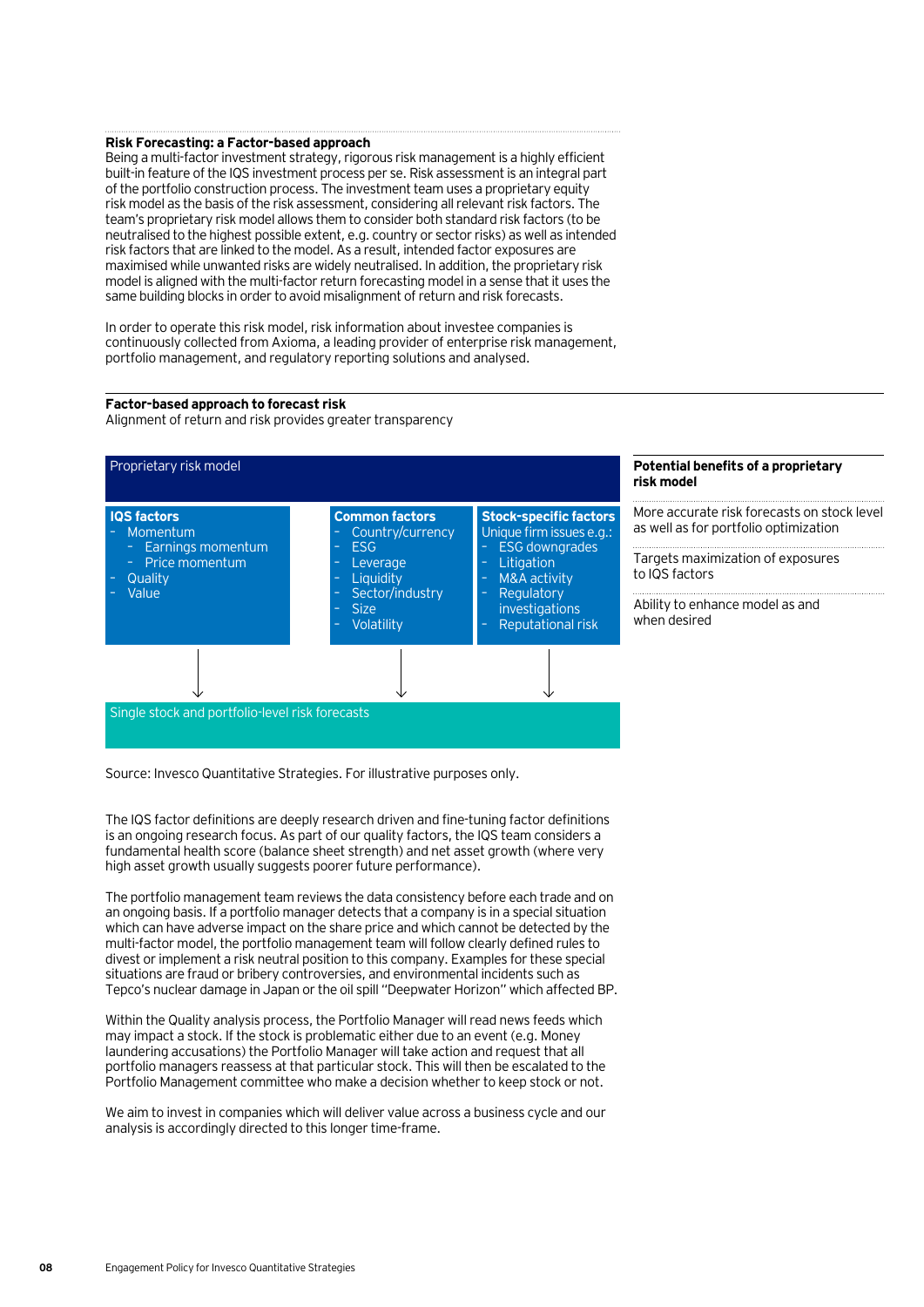## **3.2 Proxy Voting**

Invesco's Proxy Voting Approach is governed by the Global Proxy Voting Policy available here, which is premised on respecting the fund manager's freedom to vote in what they believe is the best interests of the investors in the relevant fund or portfolio in order to achieve positive outcomes for our clients.

To this effect, Invesco maintains a proprietary global proxy administration platform, known as the "fund manager portal". The platform streamlines the proxy voting and ballot reconciliation processes, as well as related functions, such as share blocking and managing conflicts of interest issuers. This enables fund managers to vote in an efficient manner, increase transparency, share knowledge and effectively influence corporate practices and behaviours.

IQS adopts and applies a dedicated ESG voting policy across managed funds, portfolios and mandates.1 Besides the support of shareholder proposals through Invesco's proprietary Fund Manager Portal, specific voting decisions on the following ESG topics are taken if applicable:

- Gender Pay Gap Proposals,
- Political contribution disclosure/political lobbying
- Disclosure/political activities and action data security
- Privacy and internet issues
- Report on Climate Change/climate change action and
- Gender Diversity on public boards.

Where none of the ESG topics listed above are affected, IQS will generally follow the voting decision taken by the biggest active equity holder ("Majority Voting") in the Invesco Group as this reflects the relationship and dialogue that active managers within the group have with investee companies. In this manner, we also seek to leverage the active-equity expertise and comprehensive proxy voting reviews conducted by teams employing active-equity strategies, which typically incorporate analysis of proxy issues as a core component of the investment process.

Where there is no active equity holder in the Invesco group, IQS will usually follow the ISS recommendation, subject to the engagement approach outlined below. If a client has a different view, IQS would follow the client view for their segregated holdings. IQS also has the choice to vote contrary to Invesco and ISS recommendations but this happens rarely and only if it is in the interest of the investors.

Portfolio managers for accounts employing Majority Voting still retain full discretion to override Majority Voting and to vote the shares as they determine to be in the best interest of those accounts, absent certain types of conflicts of interest, which are discussed elsewhere in this Policy.

### **3.3 Engagement**

IQS enters regularly into dialogue with carefully selected target companies via the Global Engagement Service of Vigeo Eiris. The potential target companies are selected by IQS and a final selection of the companies to be engaged with is then agreed with Vigeo Eiris. In general we look to engage on topics related to our IQS Priority ESG Themes, which are Climate Change, Human Rights, Supply Chain Management, Water and Bribery/Corruption.

We select investee companies which are at a size and stage making them likely to be influenceable. The objective is to identify weaknesses in the company's sustainability management and discuss these with management to enable the companies to achieve a better ESG performance in the medium to long term. Discussions can take place via telephone calls, personal meetings and written communication. Engagements are followed through over a period of years where necessary.

IQS' engagement priorities can be differentiated between the following two methods:

- 1. Theme-based engagement, which aims to encourage companies to expose and reduce systemic risks in areas such as bribery reporting; climate change; human rights management systems; supply chain labour policy and water scarcity.
- 2. Norms-based engagement, which aims to prompt companies to observe internationally-recognized standards and conventions and correspondingly improve their company guidelines.

Vigeo Eiris undertakes a detailed assessment of the themes for each company that the IQS team has selected. This is based upon a long established and rigorous methodology and involves assessing the level of risk that a company is exposed to in any one area and then analysing how the company mitigates these risks.

The integrated ESG voting policy will be fully implemented by end of 2019 and is currently only being applied on selected funds and mandates.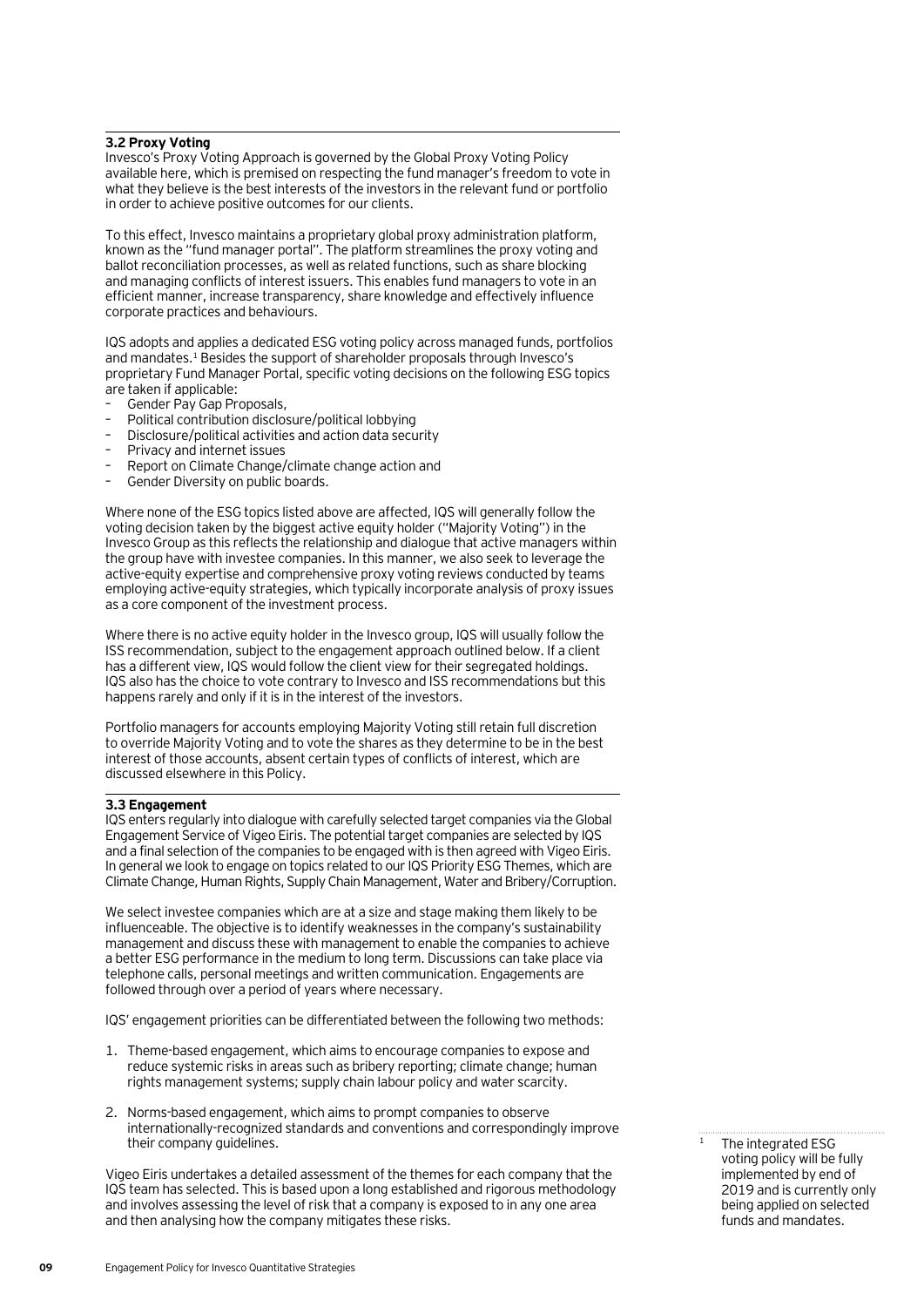This is done via an examination of a variety of indicators across three key are as: 1. the extent of a company's policy;

- 2. the strength of the management systems put in place to enforce this policy;
- 3. the level of public reporting on corporate performance.

If a company is exposed to a high level of risk on a priority theme and has demonstrated no evidence or only limited evidence of incorporating policies, management systems and reporting, then it may be identified as a 'laggard' with regards to its sector peers and recommended for engagement on this theme.

Companies which are on the Adverse ESG Momentum Stock list will always be considered as potential engagement targets. Depending upon their location and the likelihood of re-investment, we may start an engagement with Vigeo Eiris or participate in a collaborative engagement with a lead investor local to the company.

IQS and other Invesco EU investment centres share and compare engagement targets and results to maximise our combined effectiveness.

# **Engagement Escalation and Collaboration**

IQS would conduct further engagement on a case by case basis depending on the response of the investee company and considering the set investment priorities and IQS Priority ESG Themes. Dis-investment from a particular investee company by IQS would be considered in case the engagement has not led to positive results, the investee company has not provided a response and/or there was no better behaviour appearing. Such cases are defined as Unsuccessful Engagements and these companies are placed on an Engagement Watchlist which is shared with other Invesco investment centres. Where a company is on the Engagement Watchlist, it will be flagged in our Global Proxy Voting System for careful consideration of any relevant voting and in particular the possibility of voting against the company will be considered by the relevant fund managers. IQS also engages collaboratively with other Shareholders from time to time, usually when Vigeo Eiris or another investor has submitted a proposal to do so.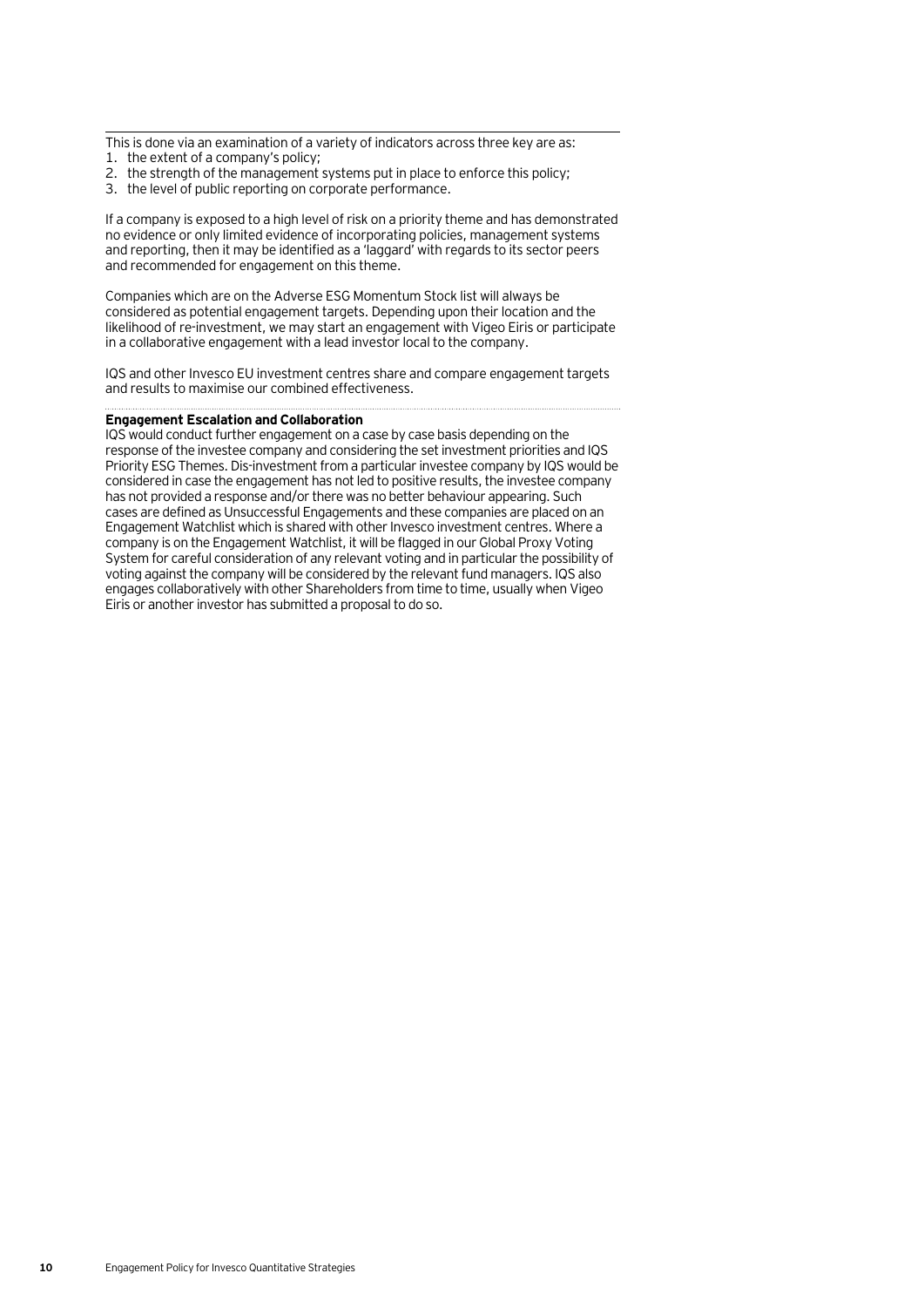# **4.0 Management of Conflicts of Interest**

In relation to conflicts of interest that exist in its stewardship and proxy voting activities, Invesco has adopted the Global Policy Statement on Corporate Governance and Proxy Voting which can be found <u>here</u> in addition to other regional conflict of interest policies which are available upon request from the respective Invesco entities.